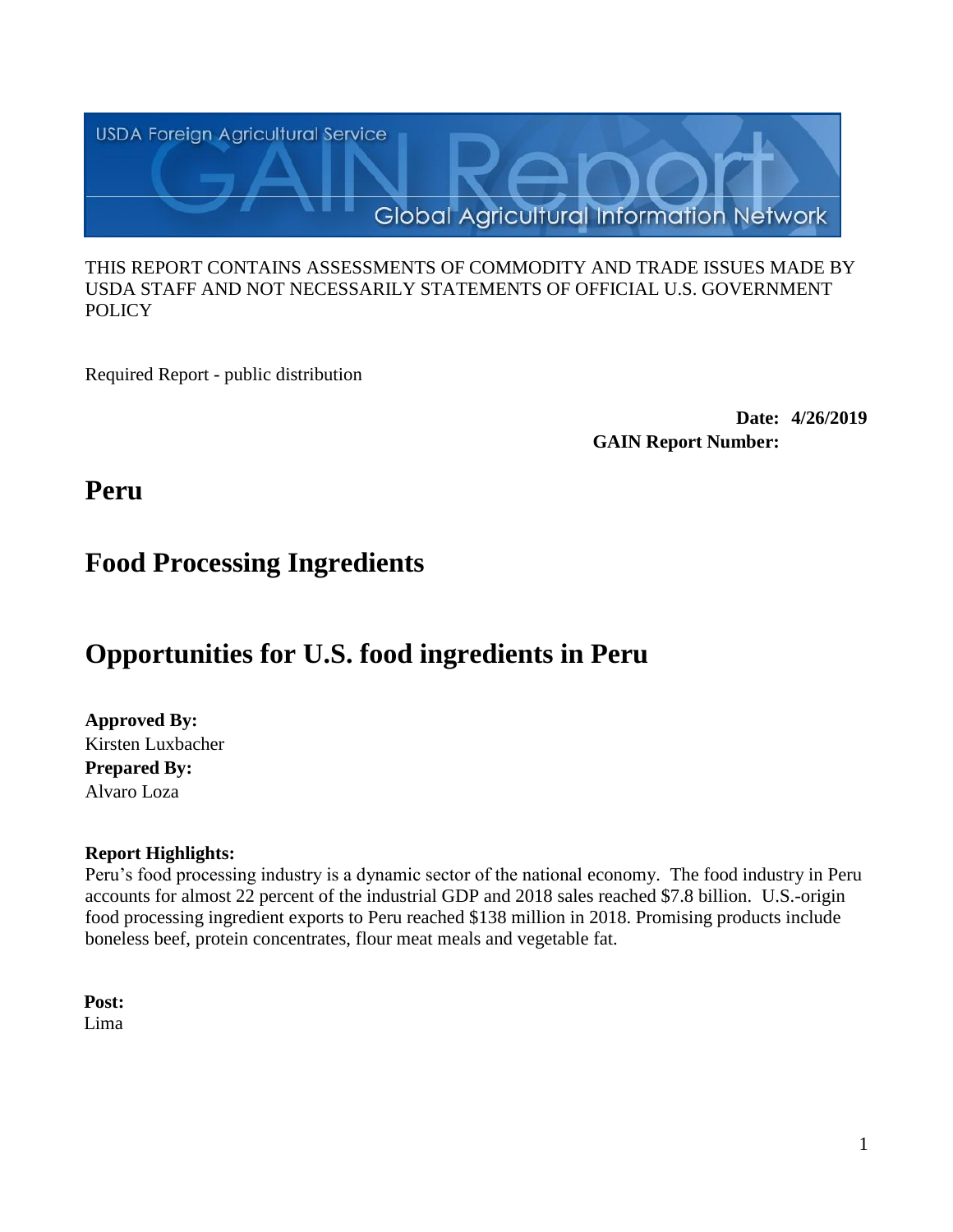## **Market Fact Sheet: PERU**

#### Executive Summary

For over a decade, Peru has been one of the world's top performing economies, registering sustained high growth accompanied by low inflation. Agriculture accounts for approximately five percent of Peru's GDP, but employs around 28 percent of the population. The U.S.-Peru Trade Promotion Agreement, which entered into force in February 2009, has increased bilateral trade of agricultural products from \$1.46 billion in 2009 to \$3.93 billion in 2018, an increase of 169 percent. More than twothirds of current U.S. agricultural exports enter Peru duty**-**free. The United States remains the largest agricultural product supplier to Peru, accounting for 30 percent of market share.

#### Imports of Consumer-Oriented Products



Peru offers good opportunities for U.S. exporters of consumer-oriented agricultural products, but there are some challenges. The successful introduction of new to market food products depends on knowledge of the market and personal contact. Exporters should review Peru's food laws, packaging and labeling requirements, business practices, and trade-related laws and tariffs. Getting to know the potential importer and the local distribution system is critical.

#### Food Processing Industry

.

Peru's food processing industry is a dynamic sector of the national economy. The food industry in Peru accounts for almost 22 percent of the industrial GDP and sales reached \$7.8 billion in 2018. Its growth is directly linked to the development of the food retail and food service sectors. Food product manufacturers source both domestic and imported product ingredients. Local processed food products cover 70 percent of the market demand.

#### Food Retail Industry

There are three main supermarket chains in Peru: Cencosud (Wong and Metro), Saga Fallabella (Tottus) and Supermercados Peruanos (Vivanda and Plaza Vea). The market includes 252 conventional supermarkets and superstores, with 169 alone in Lima, and 111 convenience stores, with two outside of Lima. The sector is comprised of both conventional supermarkets and traditional channels, comprised of wet markets and independent stores. Different types of food appear to perform better in the two formats. Top products include, snacks, dairy, edible oils, confectionaries, breads and cookies.

#### Quick Facts CY 2018

#### **Imports Consumer-Oriented Products**: \$291 MM

#### **Top 10 Growth Products in Peru**

|    | Milk and Cream     | 6. | Eggs of chicken.  |
|----|--------------------|----|-------------------|
|    | concentrated.      | 7. | Vegetable         |
| 2. | Beer made from     |    | mixtures.         |
|    | malt.              | 8. | Lactose in solid  |
| 3. | Chocolate and      |    | form.             |
|    | other cocoa preps. | 9. | Mixtures of Dried |
| 4. | Live plant         |    | Fruits.           |
|    | cuttings.          |    | 10. Natural milk  |
| 5. | Cereals in grain   |    | constituents.     |
|    | form (not corn).   |    |                   |

#### **Food Industry Gross Sales:** \$45.2 billion

| <b>Food Industry by Channels</b> |  |
|----------------------------------|--|
| Food Exports: \$7.0 billion      |  |

- 2. Food Imports: \$5.7 billion
- 3. Domestic Market: \$14.3 billion
- 4. Retail: \$22 billion
- 5. Food Service: \$8 billion
- 6. Wet market: \$18 billion

#### *GDP/Population*

Population (Million): 32 GDP (Billion USD): 198 GDP Per-capita (USD): \$6,172

#### Strengths/Weakness –

| <b>Strengths</b>     | Weakness                 |
|----------------------|--------------------------|
| Strong demand for    | Low penetration of       |
| consumer food        | modern food retail along |
| products             | the country.             |
| <b>Opportunities</b> | <b>Challenges</b>        |
|                      | Stiff competition from   |
| Growing middle class | other countries.         |

Data and information sources: FAS Lima Contact: FAS Lima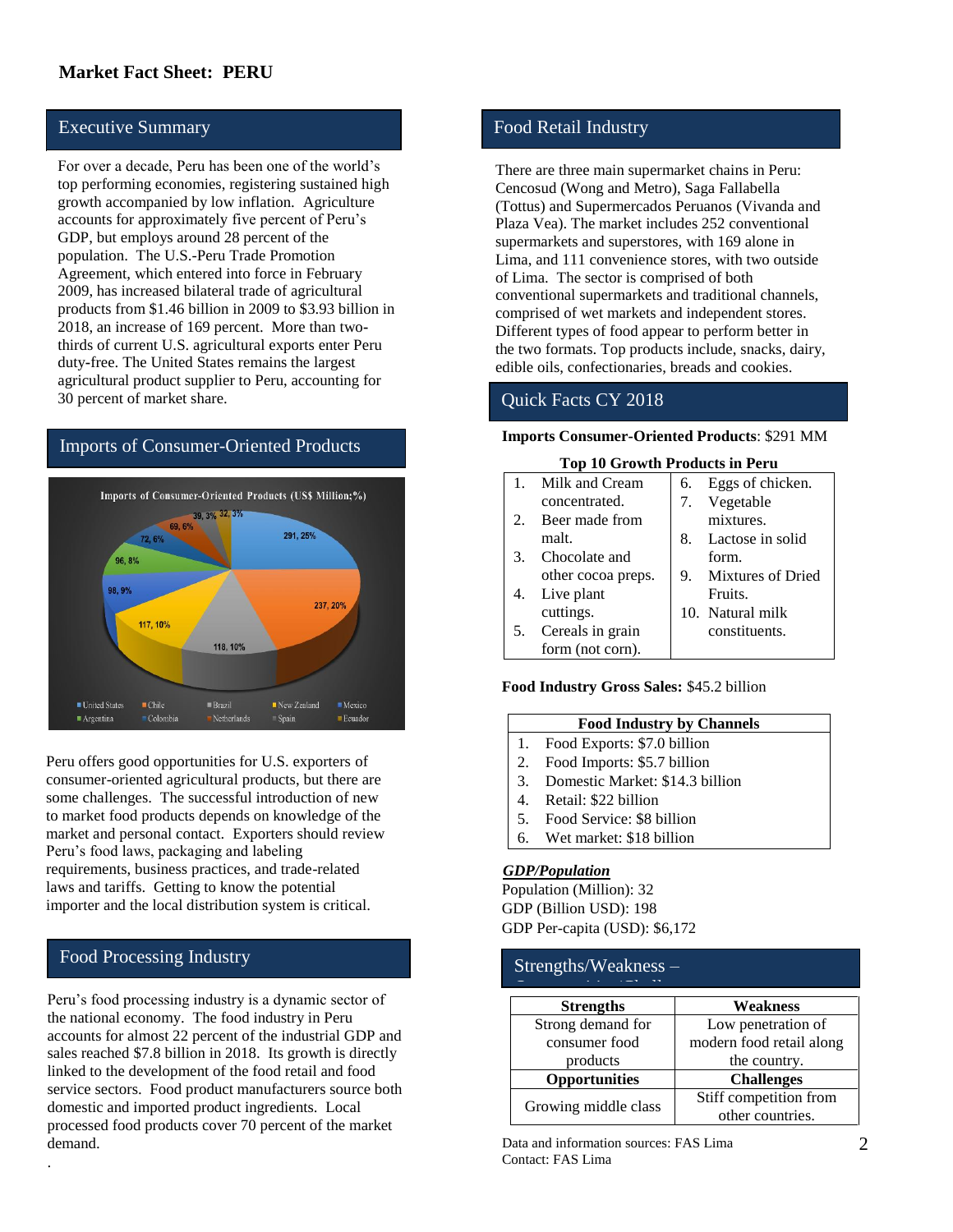## **Section I. Market Summary**

According to Peru's Society of National Industries (SNI) Peru's food-processing sector grew 14.1 percent in 2018. This growth is boosted principally by an excellent performance in the fisheries sector. Other sectors to highlight are milling, meat products, and dairy. This dynamic sector accounts for almost 22 percent of the nation's industrial GDP. However, over 90 percent of the industry are mainly micro-companies and 1.7 percent are large companies. Sales of the food-processing sector reached \$7.8 billion in 2018.

Peru's Central Bank (BCR) forecasts a four percent GDP growth in 2019 mainly driven by a rebound on commodities exports and private investment. This scenario will fuel opportunities for growth in the food-manufacturing sector. Growth in this sector is directly linked to the development of food retail and food service sectors throughout Peru. As supermarket and hypermarket operators continue to expand their networks throughout the country, they will likely also expand their private label brands into new product categories. The two criteria retailers use when looking to launch new products are quick rotation and profit per unit.

Food product manufacturers in Peru source both domestic and imported product ingredients to meet consumer demand for quality food at affordable prices. These manufacturers are successfully tailoring products to meet different segments of consumer demand. For instance, the health food and vending machine segments are growing to meet the respective demands of health conscious and time starved consumers.

U.S.-origin food processing ingredients exports to Peru reached \$138 million in 2018, a decrease of 27 percent from 2017. The drop is mainly due to a 60 percent reduction in U.S. wheat exports. However, other sectors made small gains in 2018, including boneless beef, protein concentrates, flour meat meals and vegetable fat.

| <b>Advantages</b>                                                                                                                                                                                                                                                                                                                                                                                                                                                  | <b>Challenges</b>                                                                                                                                                                                                                                                                                                                                                                                                                                                                                     |
|--------------------------------------------------------------------------------------------------------------------------------------------------------------------------------------------------------------------------------------------------------------------------------------------------------------------------------------------------------------------------------------------------------------------------------------------------------------------|-------------------------------------------------------------------------------------------------------------------------------------------------------------------------------------------------------------------------------------------------------------------------------------------------------------------------------------------------------------------------------------------------------------------------------------------------------------------------------------------------------|
| The U.S.-Peru Trade Promotion Agreement<br>(PTPA) grants duty-free access to two-<br>thirds of all U.S.-origin food and<br>agricultural products, including high-value<br>food products.<br>• An active supermarket industry that is<br>working to increase demand for high-value<br>food products.<br>• Growth of foodservice in Lima, with a<br>demand for affordable products.<br>Appreciation for U.S. food quality and<br>culture.<br>Middle-class expansion. | Consumers prefer to buy fresh produce<br>in traditional markets.<br>Supermarkets (main source for food<br>$\bullet$<br>products) account for only 25 percent<br>of the retail food market share in Lima<br>and 16 percent in the provinces.<br>Local food brands are appearing in the<br>$\bullet$<br>market at very low prices.<br>Stiff competition from neighboring<br>$\bullet$<br>countries.<br>Domestic producers manufacture<br>$\bullet$<br>products according to local taste<br>preferences. |

## **Advantages and Challenges Facing U.S. Products in Peru**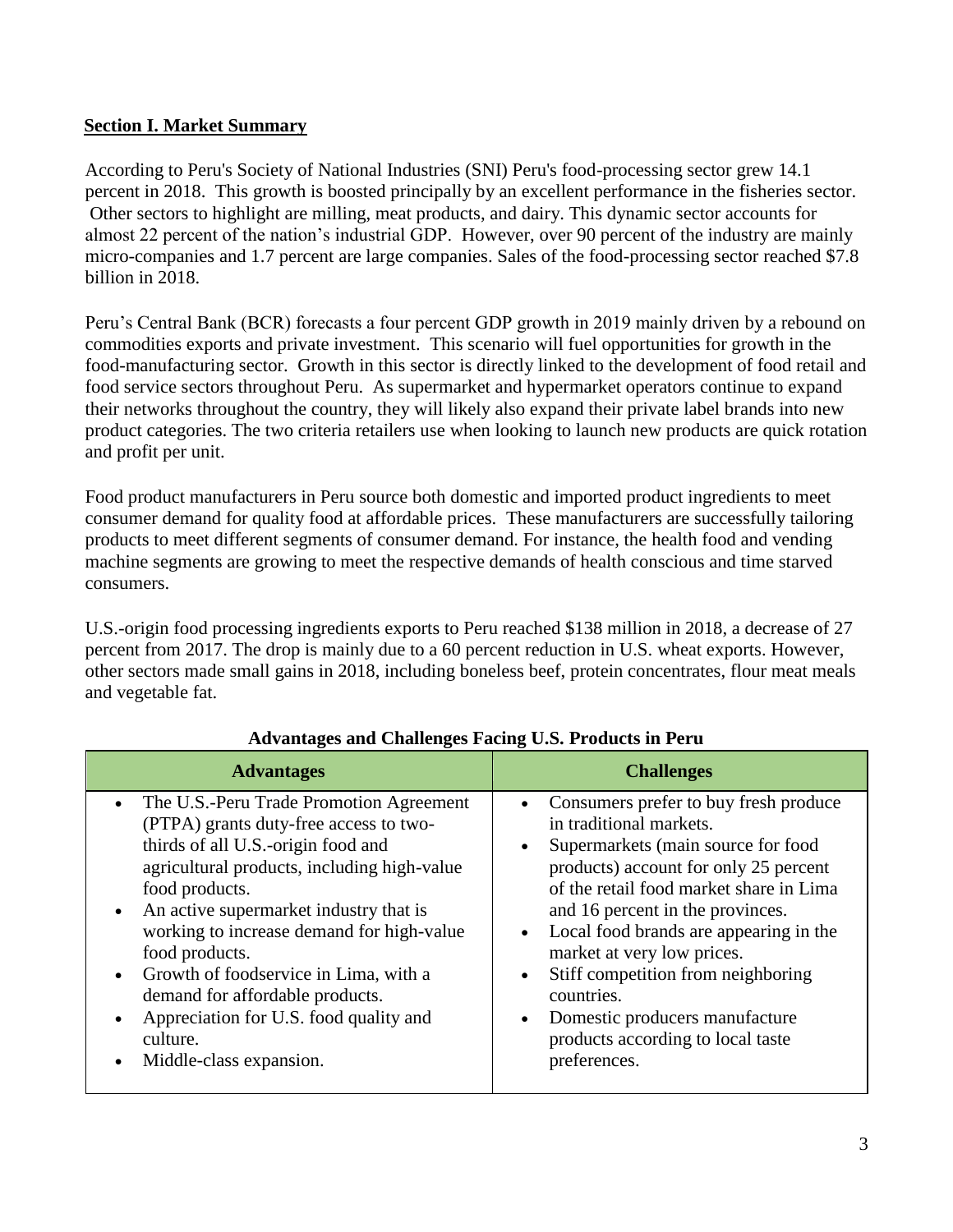# **Section II: Road Map for Market Entry**

# **1. Entry Strategy:**

- Preliminary research to determine market potential for a specific product. Contact FAS Lima to obtain reports or briefings about market features.
- U.S. exporters should contact the local food processing company, or indirectly establish ties through brokers, agents, or representatives.
- Personal visits are highly recommended. The U.S. exporter should know its local partner well before signing contractual agreements.
- Exporters should provide support to food service customers by participating in technical seminars, product demonstrations, and local trade shows whenever possible.
- The import partner should be able to provide updated information on consumer trends, current market developments, trade, and business practices.
- Food ingredients must comply with country's regulations and be approved by health authorities before being placed on the market. Peru adopts Codex as the primary international reference.

# **2. Import Procedure:**

For details on how to export to Peru please refer to FAS Lima's [FAIRS Export Certificate report](http://gain.fas.usda.gov/Recent%20GAIN%20Publications/Food%20and%20Agricultural%20Import%20Regulations%20and%20Standards%20-%20Certification_Lima_Peru_12-7-2017.pdf) and [FAIRS Country Report.](http://gain.fas.usda.gov/Recent%20GAIN%20Publications/Food%20and%20Agricultural%20Import%20Regulations%20and%20Standards%20-%20Narrative_Lima_Peru_12-6-2017.pdf)

# **3. Distribution Channels:**

Distribution channels for imported products are at times different from those for domestic products. They are also constantly changing. However, larger processors generally import directly from the supplier. Small processors rely on local distributors to import ingredients. International franchises import 75 percent of their food ingredients directly, and source the remainder locally.

## **4. Market Structure:**



• The Peruvian food-processing industry is well developed and tries to source directly depending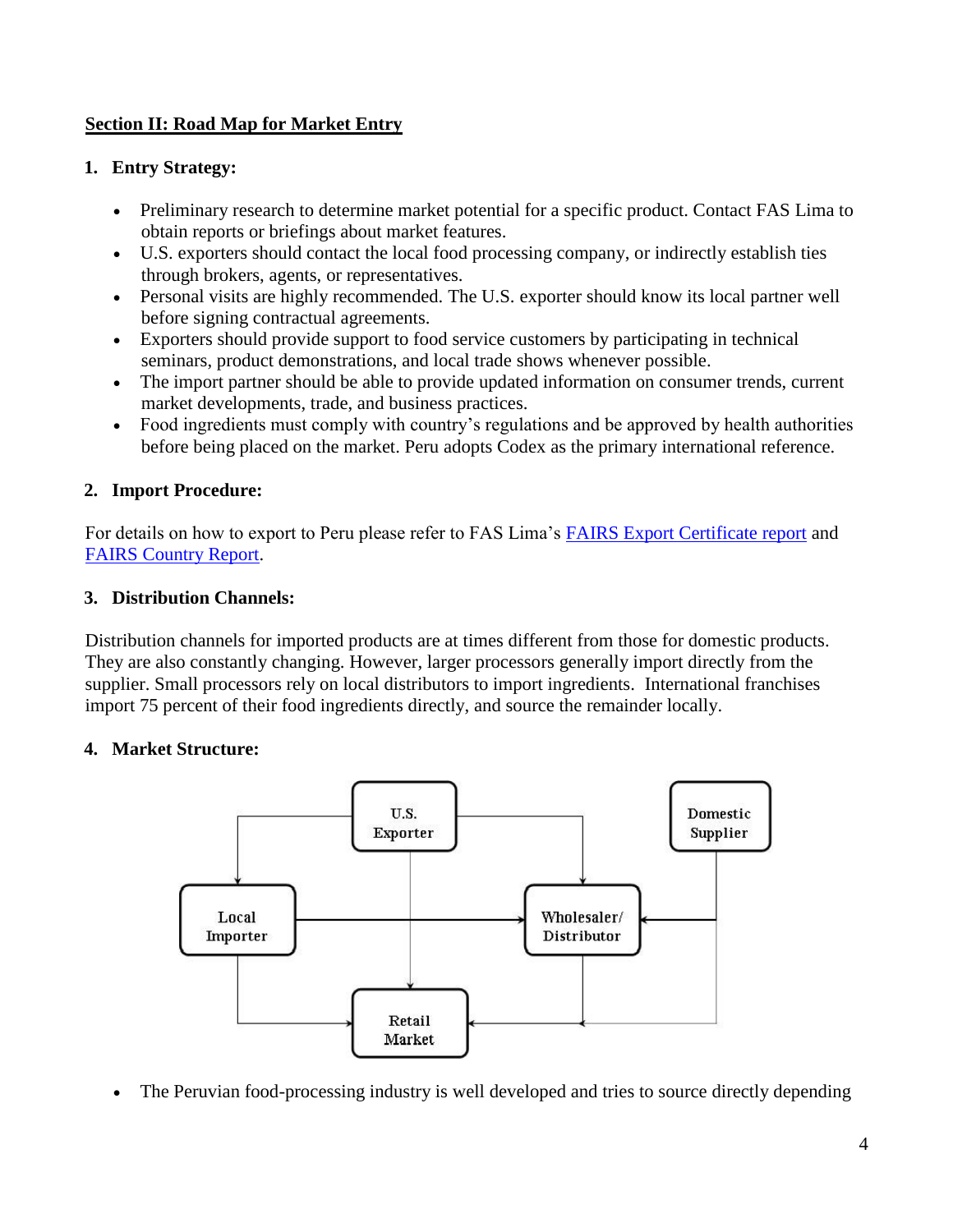on the volume. Smaller importers use traders as main sourcing partner.

- Local processed food products cover 70 percent of the market demand.
- Specialized importers usually provide food ingredients to the Peruvian market. Some of these are also producers or wholesalers/distributors.

### **5. Sector Trends:**

Peru's food manufacturing industry has benefited from the nation's strong economic performance over the past decade. A demanding middle class forced food processors to innovate and adapt to broader consumer segmentation. Food manufacturers target mom and pop stores as the primary channel to reach a wide range of consumers. Despite the growth of supermarket chains throughout the country, Lima is still the main market with a space limiting constraint for future growth. Food products must align with consumers' preference for convenience, low prices, and daily purchases.

U.S. food ingredient suppliers should focus on providing ingredients to the following industries:

**Baked Goods:** The bread category, especially artisanal breads (75 percent market share), drives the sector. Despite consumers' preference for artisanal bread, industrially produced bread is making significant inroads due to supermarket and convenience store expansion. Panificadora Bimbo del Peru is the leading local producer of industrial bread. Last year BIMBO acquired the Peruvian company International Bakery Group with a strong presence in the industrial baking in Lima.

**Dairy Products:** Evaporated and condensed milk led this category, accounting for 75 percent of all dairy products. Manufacturers use raw milk to produce shelf-stable evaporated milk. However, competition has intensified due to powdered milk imports. Shelf-stable milk and yogurt are two subcategories that have grown more in recent years. Food retail expansion is driving growth in these two sub-categories. Ready-to-drink products are favored by consumers looking for healthy products. With a 75 percent market share, Gloria S.A leads sales in this sector.

**Dried Processed Food:** Pasta and rice remain the key product offerings. Rice is the one of the most consumed foods in Peru and it is produced locally. Pasta ranks second with a consumption of 205,000 MT. Costeño Alimentos and Alicorpa are the largest food processors for rice and pasta respectively.

**Processed Meat:** This category has shown a rapid growth due to high consumption of meat/poultry hot dogs, ham, chicken nuggets, burgers, etc. The fast food channel has been instrumental for this growth. Local processors have made plant enhancements to increase production levels due to higher demand. Braedt and Laive remain the leading companies for chilled processed meats while frozen poultry products is domain by San Fernando.

**Cookies and Snack Bars:** Cookies and snack bar sales grew 3 percent in 2018 reaching \$265 million. Sweet cookies dominate the market. Consumers demand snacking-style products or meal replacements. Alicorp and Kraft Foods Peru enjoy a combined market share of 70 percent. Supermarket/ hypermarket private labels specialize in affordable cookies. Local sources cookies will maintain same growth rate in 2019.

**Sauces, dressings and condiments:** This dynamic category is dominated by sauces, principally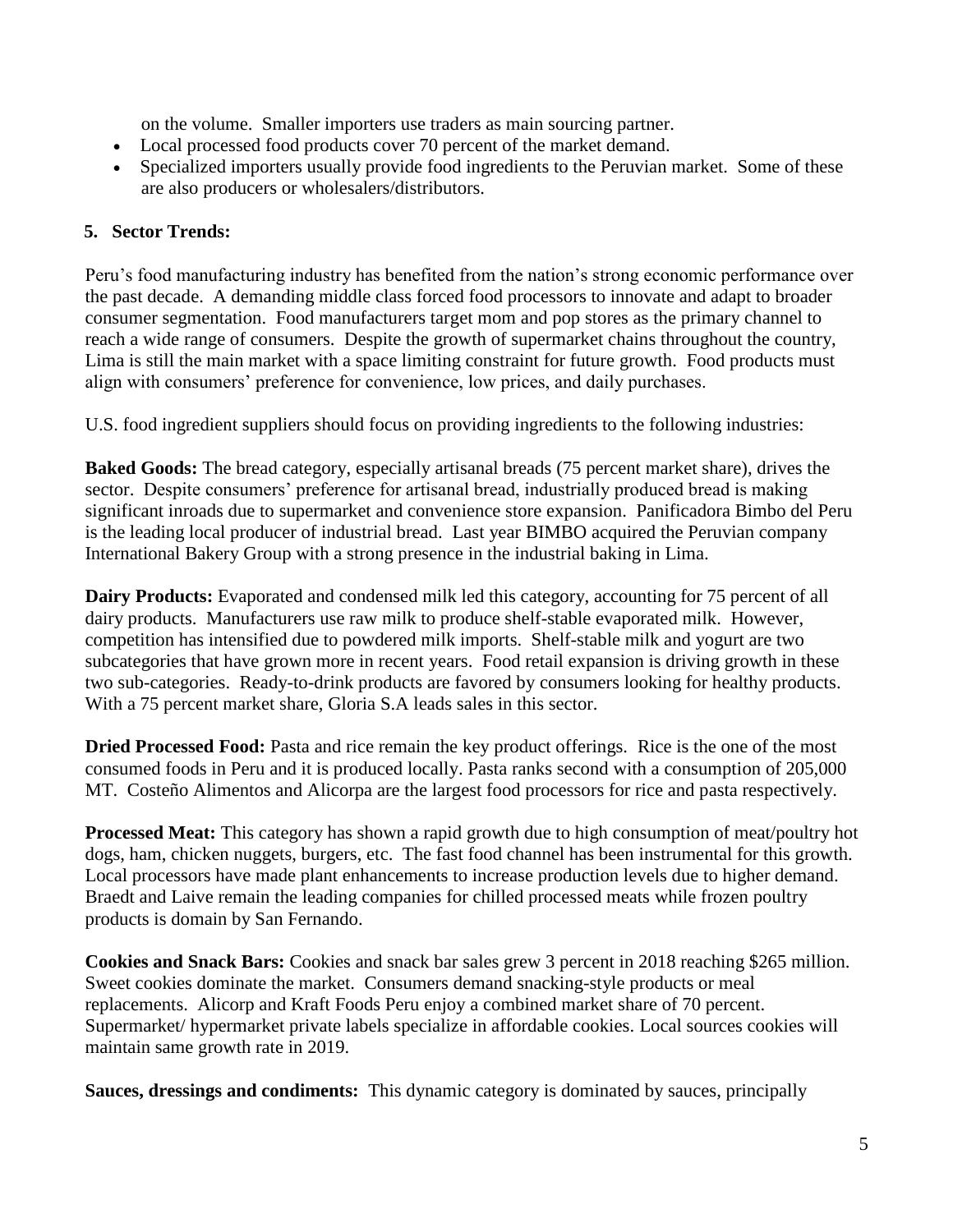mayonnaise, ketchup, and mustard. Industry's expectation is to rebound sales in 2019 forecasting a four percent growth while in 2018 they only grew 1.2 percent. Alicorp is the leading manufacturer for this subcategory with its brand Alacena. Another subcategory is cooking ingredients led by Ajinomoto del Peru S.A. that offers soy sauce and stock cubes. Cooking ingredients sales are projected to reach \$69 million in 2019. Tomato pastes and purees account for 19 percent of market share in this category.

**Breakfast Cereals:** in 2018 breakfast cereal sales ended up at \$96 million four percent up with respect 2017. Sales are driven by middle-income consumers adopting cereals as their breakfast food. Breakfast cereals are popular with health-conscious consumers. Consumption of cereals is a traditional breakfast item in Peru. This preparation primarily consists of oats, and in more recent years native grains such as quinoa or kiwicha are being mixed in. Industry expects growth rate above 5 percent in 2019.

**Beer:** Beer, with a market share of 90 percent, is Peru's drink of choice. Middle and high-income consumers continue increasing purchases of premium products. Volume sales are expected to reach 1.72 million liters in 2019 (almost \$3.3 billion) up 2 percent with respect to 2018.

# **Section III. Competition**

Exports of food processing ingredients to Peru totaled \$893 million in 2018. The U.S. is the second largest supplier of ingredients to Peru with a 15 percent market share. These ingredients are made up largely of wheat and milk powder, which represent 57 percent of the total trade in this category for the United States. Canada is the largest supplier with 37 percent market share, with wheat comprising the bulk of its exports in the category. Total agricultural trade has benefitted from the [U.S.-Peru Trade](http://gain.fas.usda.gov/Recent%20GAIN%20Publications/The%20U.S.-Peru%20TPA%20Five%20Years%20of%20Spectacular%20Growth_Lima_Peru_2-10-2014.pdf)  [Promotion Agreement \(PTPA\).](http://gain.fas.usda.gov/Recent%20GAIN%20Publications/The%20U.S.-Peru%20TPA%20Five%20Years%20of%20Spectacular%20Growth_Lima_Peru_2-10-2014.pdf)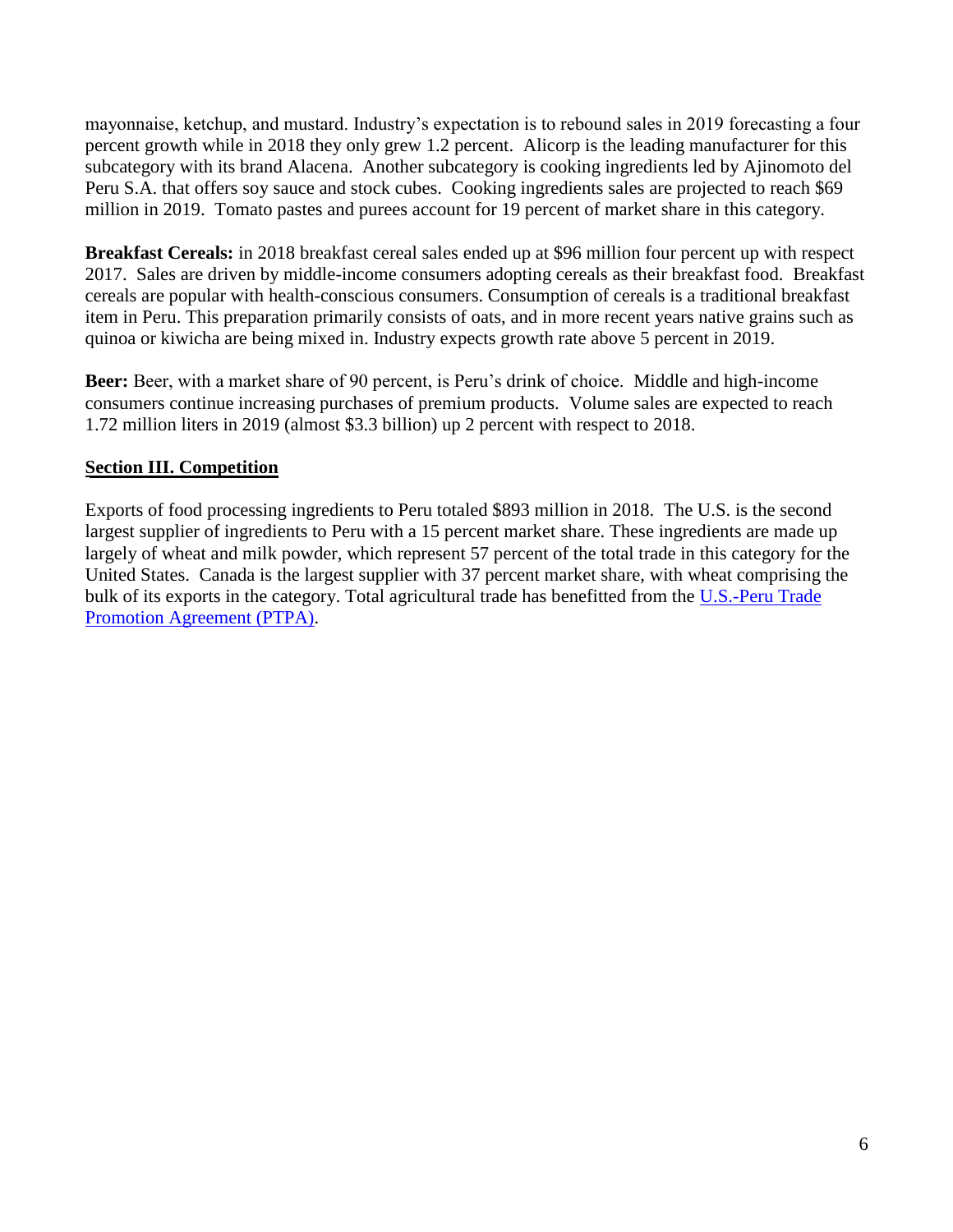

#### FOOD PROCESSING INGREDIENTS EXPORTS TO PERU BY COUNRY 2018



### **Section IV. Best Product Prospects Categories**

#### **1. Products Present in Market but which have Good Sales Potential**

| <b>Product Category/</b><br><b>Net Imports</b> | <b>Major</b><br><b>Supply</b><br><b>Sources</b> | <b>Strengths of Key Supply</b><br><b>Countries</b> | <b>Advantages and</b><br><b>Disadvantages of Local</b><br><b>Suppliers</b> |
|------------------------------------------------|-------------------------------------------------|----------------------------------------------------|----------------------------------------------------------------------------|
| Wheat (HTS                                     | Canada:                                         | Canada has a more                                  | Local millers use to blend                                                 |
| 10019910)                                      | 69%                                             | competitive pricing for this                       | different origin wheat.                                                    |
| $(\$480$ million)                              | Argentina:                                      | ingredient.                                        |                                                                            |
|                                                | 14%                                             |                                                    |                                                                            |
|                                                | <b>USA: 9%</b>                                  |                                                    |                                                                            |
| Milk and Cream                                 | USA: 66%                                        | Price opportunity is a key                         | Dairy food processors use                                                  |
| Concentrate, powder                            | <b>New</b>                                      | driver.                                            | powdered milk to                                                           |
| (HTS 040210)                                   | Zealand:                                        |                                                    | standardized production.                                                   |
| $(\$49$ million)                               | 28%                                             |                                                    | Insufficient milk production                                               |
|                                                | Canada: 3%                                      |                                                    | in Peru.                                                                   |
| Enzymes and                                    | USA: 30%;                                       | Tariff preferences are also                        | Weak local production.                                                     |
| preparations Nesoi                             | Denmark:                                        | applied to competing                               | Utilization for different                                                  |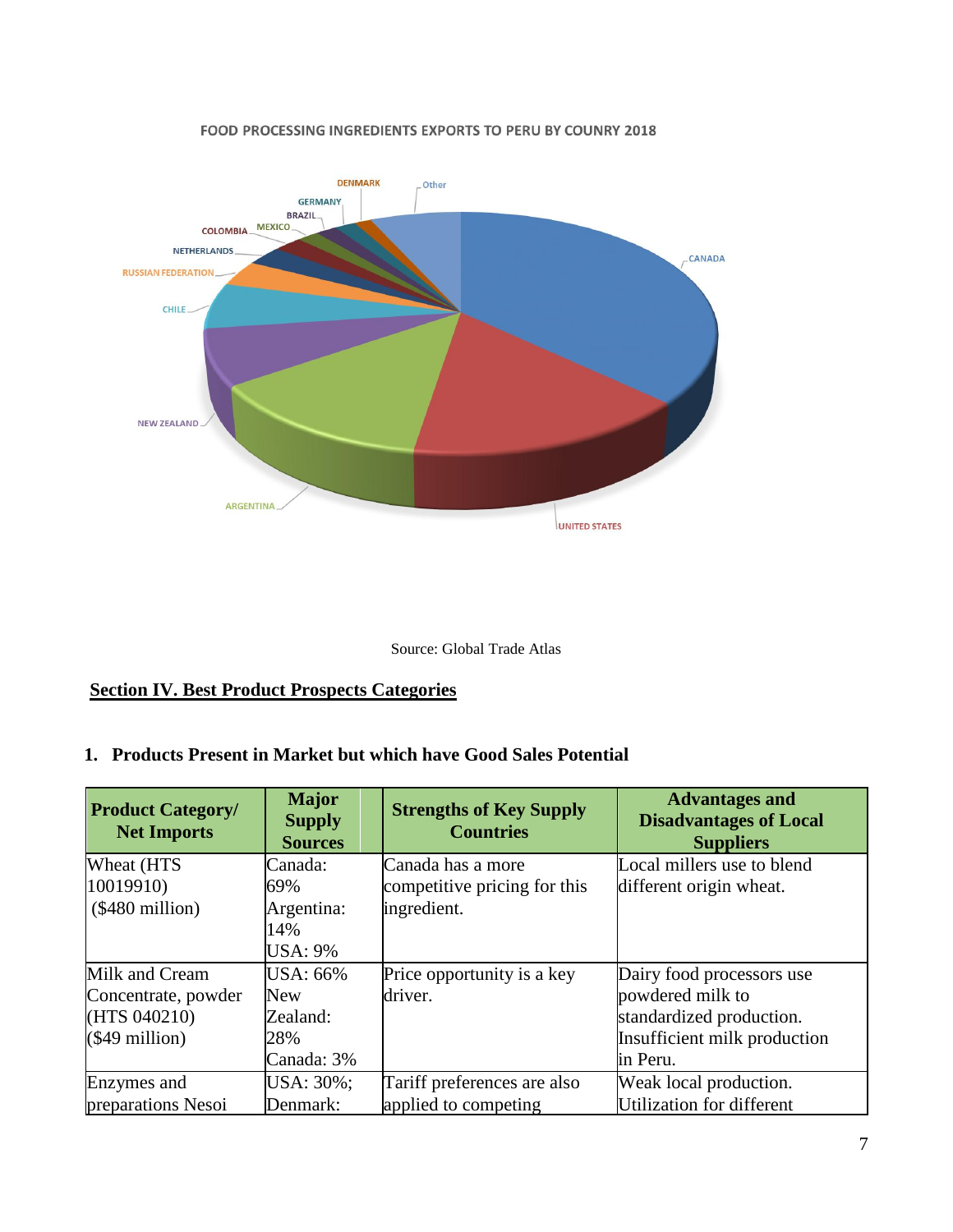| (HTS 350790)<br>$(\$30$ million)                                                                                       | 21%<br>France:<br>12%<br>Brazil: 10%                                                   | exporting countries.                                                                                                           | sectors.                                                                                                                          |
|------------------------------------------------------------------------------------------------------------------------|----------------------------------------------------------------------------------------|--------------------------------------------------------------------------------------------------------------------------------|-----------------------------------------------------------------------------------------------------------------------------------|
| <b>Edible Preparation</b><br>mixtures or<br>preparations of<br>vegetable oil or fat<br>(HTS 151790)<br>$($11$ million) | <b>USA</b> : 65 %<br>Malaysia:<br>12%<br>Uruguay:<br>6%                                | Price competitive. Malaysia<br>exports grew 467 percent in<br>2018.                                                            | Large food processors source<br>internationally.                                                                                  |
| Almonds Fresh or<br><b>Dried Shelled</b><br><b>NESOI</b><br>(HTS 08021290)<br>(\$10 Million)                           | <b>USA</b> : 62%<br>Chile: 38%                                                         | Lower logistics cost due to<br>Chile's. Price competitive.                                                                     | Better quality of U.S.<br>almonds. Confectionary<br>manufacturers prefer U.S.<br>quality and price.                               |
| <b>Boneless Pork Meat</b><br>(HTS 02032910)<br>$($14$ Million)                                                         | Chile: 51%<br>USA: 45%<br>Canada: 4%                                                   | Price competitive and<br>different cuts from Chilean<br>pork industry. Proximity<br>and tariff preferences are<br>key factors. | Mainly used by sausage<br>manufacturers. U.S. industry<br>is gaining terrain due to<br>competitive quality and price.             |
| Mixtures of<br>Odoriferous<br><b>Substances</b><br>(HTS 330210)<br>(\$48Million)                                       | Chile: 52%<br>Mexico:<br>15%<br>Colombia:<br>7%<br>Argentina:<br>6%<br><b>USA</b> : 6% | A beverage manufacturer in<br>Chile supplies subsidiary in<br>Peru. Price key driver.                                          | Large manufacturers sources<br>internationally.                                                                                   |
| Vegetable Saps and<br><b>Extracts</b><br>(HTS 1302)<br>$($15$ Million)                                                 | China: 18%<br>Mexico:<br>16%<br><b>USA: 15%</b><br>Chile: 13%<br>Brazil: 8%            | Mexican subsidiaries in<br>Peru, large scale purchases.                                                                        | U.S. suppliers with<br>competitive prices and<br>quality.                                                                         |
| Whey and Modified<br>Whey<br>(HTS 040410)<br>(\$11 Million)                                                            | Chile: 49%<br>France:<br>20%<br><b>USA: 18%</b>                                        | Chilean suppliers benefit<br>from proximity and tariff<br>preferences. Price is the key<br>driver.                             | Not too many suppliers for<br>these products. Local industry<br>non-existent.                                                     |
| Other preparations<br>of semolina, starch<br>flour or malt extract<br>(HTS 19019090)<br>$($22$ Million)                | Colombia:<br>49%<br><b>New</b><br>Zealand:<br>26%<br>Mexico:<br>10%<br><b>USA: 8%</b>  | Price is the key driver.<br>Colombian manufacturers<br>supply to Peru's subsidiary.                                            | Category keeps growing and<br>grew 15 percent in 2018.<br>Large food processors based<br>in the region supplies Peru's<br>market. |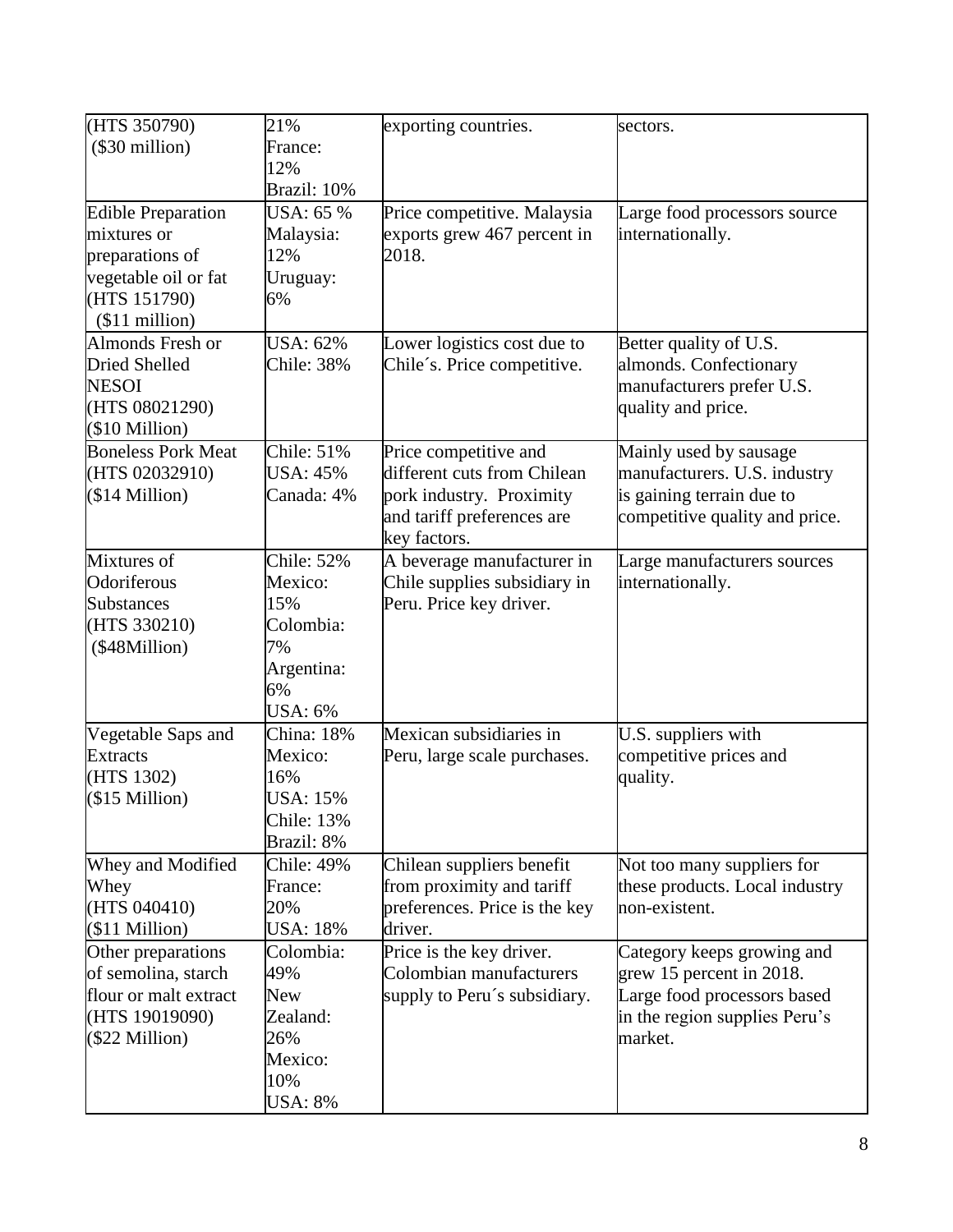| Hop Cones, ground, | USA: 66%        | Price and variety are key | European influence on beer   |
|--------------------|-----------------|---------------------------|------------------------------|
| powdered o in the  | Germany:        | drivers on this product.  | production.                  |
| form of Pellets    | 28%             |                           |                              |
| (HTS 121020)       | Rep. Czech:     |                           |                              |
| \$5 Million)       | 5%              |                           |                              |
| Flour Meals and    | <b>USA: 59%</b> | Price and quality are key | Pet food industry is growing |
| Pellets Meat or    | Chile: 25%      | drivers                   | in Peru                      |
| Offal (HTS         | Argentina:      |                           |                              |
| 23011090)          | 16%             |                           |                              |
| \$12 Million       |                 |                           |                              |

Source: SUNAT, FAS Lima office research.

Note: Calculations based on latest full calendar year (January-December) data.

#### **2. Products with small presence in Market but which have Good Sales Potential**

| <b>Product Category/</b><br><b>Net Imports</b> | <b>Major Supply Sources</b> | <b>Market Overview</b>                 |
|------------------------------------------------|-----------------------------|----------------------------------------|
| Malt Toasted or not                            | Colombia: 46%; Argentina:   | Brewers' sales projections for 2018    |
| (HTS 1107)                                     | 38%; Netherlands: 11 %      | are \$3.2 billion, up 1.2 percent from |
| $(\$35$ million)                               | Brazil: 2%                  | 2017.                                  |
| <b>Starches</b>                                | Germany: 33%;               | Potato starch imports reached \$16     |
| (HTS 1108)                                     | Netherlands: 21%            | million and it is the largest imported |
| \$22 million                                   | Denmark: 12%; Poland:       | ingredient. Also, cornstarch with \$3  |
|                                                | 9%; Brazil: 5%              | MM.                                    |
| Milk and Cream,                                | New Zealand: 64%;           | Gloria is the largest importer and     |
| Concentrated, Of A Fat                         | Netherlands: 20% Arg.: 8%   | owns subsidiaries in Bolivia and       |
| Content, By Weight,                            | ; Bolivia 5%; USA:1%        | Argentina. New Zealand is              |
| Exceeding 1.5%                                 |                             | competitive in price.                  |
| (HTS 040221)                                   |                             |                                        |
| \$57 million                                   |                             |                                        |
| Mechanically deboned meat                      | Brazil: 58%; Chile: 42%     | Price driven market. U.S. exports      |
| (HTS 0207140010)                               |                             | fell 100 percent in 2018. U.S.         |
| (\$4 Million)                                  |                             | exports in 2017 reached \$430,000      |

Source: SUNAT, FAS Lima office research.

Note: Calculations based on latest full calendar year (January-December) data.

## **Section V. Key Contacts and Further Information**

U.S. Embassy Lima, Foreign Agricultural Service (FAS) Office of Agricultural Affairs Street Address: Avda. La Encalada, Cuadra 17, Monterrico - Surco, Lima 33 E-mail: Aglima@usda.gov

For additional information, see [www.fas.usda.gov.](http://www.fas.usda.gov/) See also our [Exporter Guide,](https://gain.fas.usda.gov/Recent%20GAIN%20Publications/Exporter%20Guide_Lima_Peru_12-21-2018.pdf) [Food and Agricultural](http://gain.fas.usda.gov/Recent%20GAIN%20Publications/Food%20and%20Agricultural%20Import%20Regulations%20and%20Standards%20Report_Lima_Peru_12-17-2018.pdf)  [Import Regulations Certificate Report,](http://gain.fas.usda.gov/Recent%20GAIN%20Publications/Food%20and%20Agricultural%20Import%20Regulations%20and%20Standards%20Report_Lima_Peru_12-17-2018.pdf) Food and Agricultural Import Regulations Country Report, and other marketing reports on the FAS Global Agricultural Information Network (GAIN) in this [link.](http://gain.fas.usda.gov/Lists/Advanced%20Search/AllItems.aspx)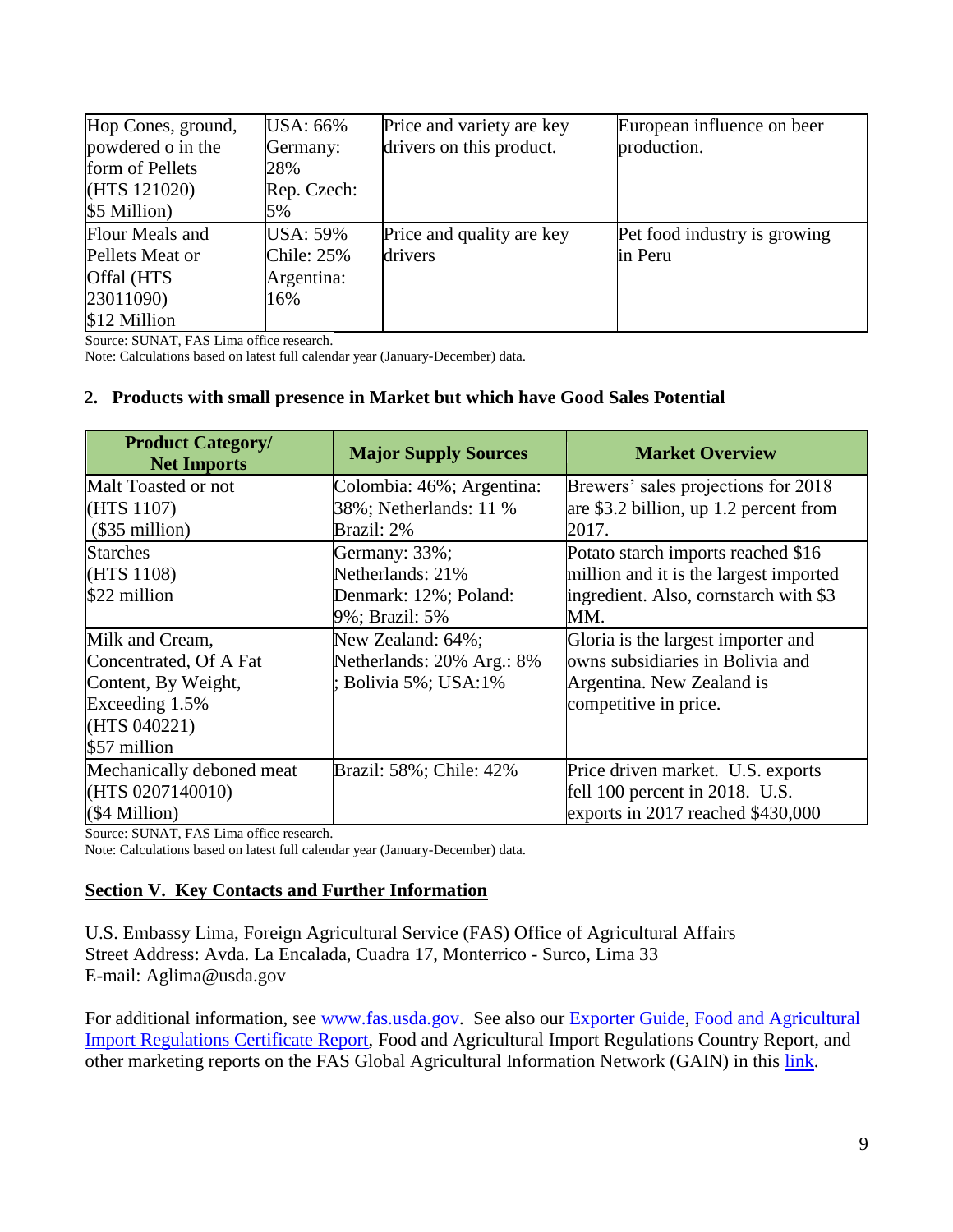# **APPENDIX I**

# **Company Profiles: Major Food Processing Companies (Estimated Sales 2019)**

| <b>Company Name, Products</b>                                                                                                                     | $\overline{\$}$<br><b>Millions</b> | <b>End-Use</b><br><b>Channels</b> | <b>Procurement</b>       |
|---------------------------------------------------------------------------------------------------------------------------------------------------|------------------------------------|-----------------------------------|--------------------------|
| Alicorp S.A.<br>Cooking ingredients, sauces, dried goods, canned fruit,                                                                           | 2.950                              |                                   | Direct                   |
| prepared meals, ice cream                                                                                                                         |                                    |                                   | Importers                |
| Gloria S.A.<br>Dairy products, canned fish, pork products, fruit juices                                                                           | 1,395                              |                                   | Direct<br>Importers      |
| San Fernando S.A.<br>Poultry, pork and their by- products.                                                                                        | 825                                |                                   | Direct<br><b>Traders</b> |
| <b>Nestle Peru S.A.</b><br>Breakfast cereals, confectionary, dairy products,<br>smashed potatoes, instant beverages, bakery goods<br>(pannetonne) | 712                                |                                   | Direct<br>Importers      |
| Molitalia S.A.<br>Flour, pasta, ketchup, semolina                                                                                                 | 296                                |                                   | Direct<br>Importers      |
| Redondos S.A.<br>Poultry and by-products                                                                                                          | 331                                |                                   | Direct<br>Importers      |
| Laive S.A.<br>Dairy products, pork products, fruit juices                                                                                         | 203                                |                                   | Direct<br>Importers      |
| Molinera Inca S.A.<br>Flour and other grain mill products                                                                                         | 136                                |                                   | Direct<br>Importers      |
| <b>Mondelez Peru</b><br>Cookies, instant desserts and beverages, mayonnaise and<br>ketchup, coffee                                                | 197                                | Retail / HRI / Traditional Market | Direct<br>Importers      |
| Industrias del Espino S.A.<br>Oils, fats                                                                                                          | 202                                |                                   | Direct<br>Importers      |
| Cogorno S.A.<br>Flour, pasta and other grain mill products                                                                                        | 69                                 |                                   | Direct<br>Importers      |
| Ajinomoto del Perú S.A.<br>Condiments, seasonings                                                                                                 | 94                                 |                                   | Direct<br>Importers      |
| Compañía Nacional de Chocolates de Perú S.A.<br>Confectionary chocolate                                                                           | 74                                 |                                   | Direct<br>Importers      |
| Anita Food S.A.<br>Noodles, pasta                                                                                                                 | 88                                 |                                   | Direct<br>Importers      |